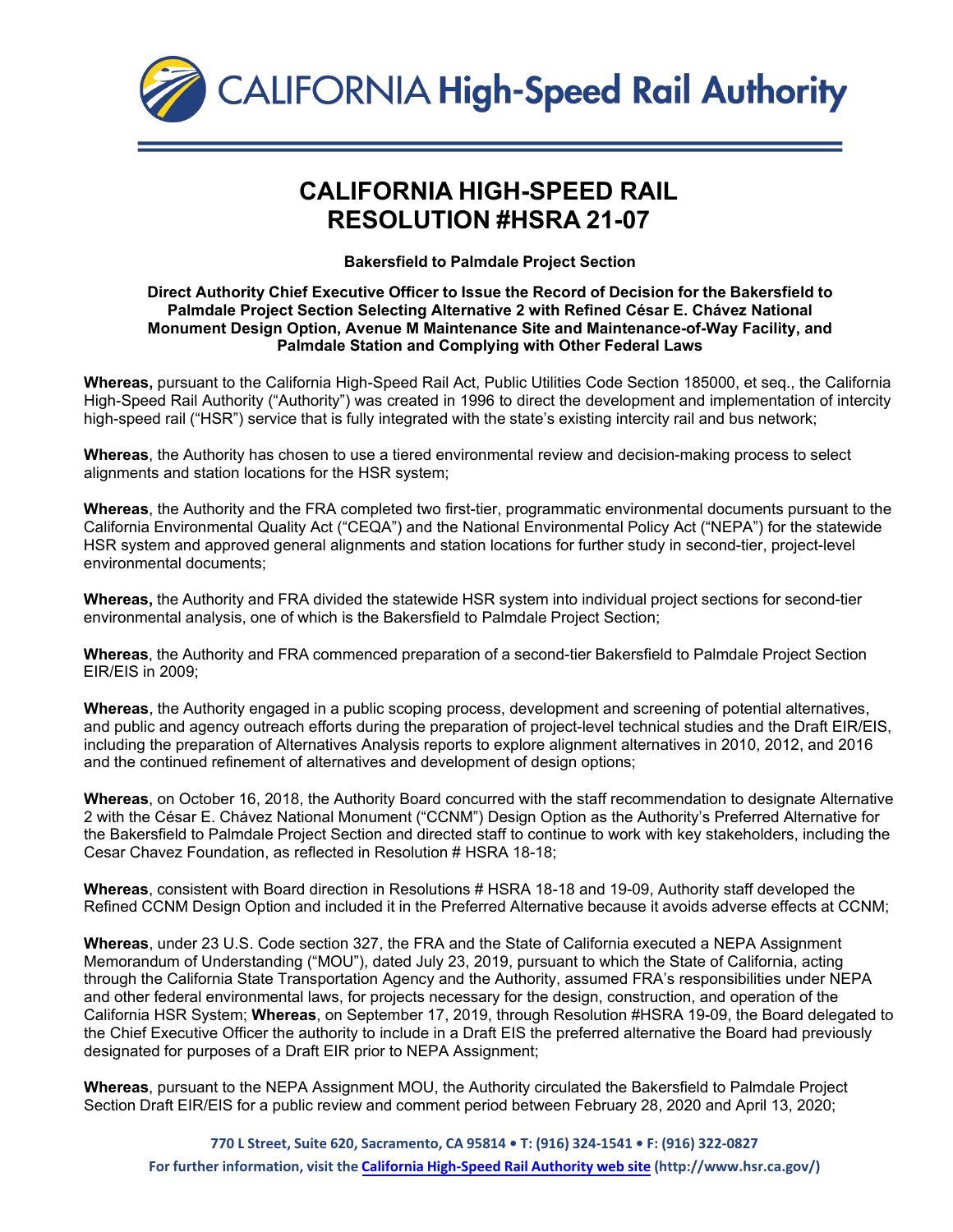**Whereas**, due to the uncertainty caused by the outbreak of COVID-19, the Authority extended the public review period for the Bakersfield to Palmdale Project Section Draft EIR/EIS for 15 days, to April 28, 2020;

**Whereas**, pursuant to the NEPA Assignment MOU, the Authority circulated a Revised Draft EIR/Supplemental Draft EIS limited to biological resources between February 26, 2021 and April 12, 2021;

**Whereas**, the Authority completed and issued on June 25, 2021, the Bakersfield to Palmdale Project Section Final EIR/EIS;

**Whereas**, the Final EIR/EIS evaluates the impacts and benefits of implementing four end-to-end alternatives, two CCNM design options, maintenance sites and facilities, and a proposed station in Palmdale ("Palmdale Station");

**Whereas**, the Final EIR/EIS identifies Alternative 2 with the Refined CCNM Design Option, the Avenue M Maintenance Site and Maintenance-of-Way Facility, and Palmdale Station as the Preferred Alternative for the Bakersfield to Palmdale Project Section, which is depicted on the maps included in the Draft Record of Decision for the Bakersfield to Palmdale Project Section, attached hereto as Exhibit "A"; and

**Whereas**, the Authority has adopted Resolution # HSRA 21-06 selecting Alternative 2 with the Refined CCNM Design Option, the Avenue M Maintenance Site and Maintenance-of-Way Facility, and Palmdale Station, and making related decisions as required by CEQA.

## **Therefore, it is resolved:**

- a. The Board approves the Draft Record of Decision for the Bakersfield to Palmdale Project Section selecting Alternative 2 with the Refined CCNM Design Option, Avenue M Maintenance Site and Maintenance-of-Way Facility, and the Palmdale Station and complying with other federal laws;
- b. The Board directs the Chief Executive Officer as follows:
	- To sign the Draft Record of Decision for the Bakersfield to Palmdale Project Section and issue it as a Final Record of Decision reflecting the final decision of the Authority Board, including any required notices pursuant to NEPA or other federal laws;
	- To take any other necessary steps to obtain all permits, approvals, agreements, interests, and rights that would allow for construction and operation, when funding becomes available;
	- To continue outreach to potentially affected communities, and as soon as practicable but not less than twice annually after funding has been approved for this Project Section's right-ofway acquisitions, report to the Board on measures taken and measures proposed to avoid or address potential disproportionate effects, if any, related to property acquisitions in environmental justice communities, as these communities are defined in the NEPA Record of Decision;
	- To continue outreach to interested stakeholders on wildlife protection and to potentially affected communities, as project design advances and the project is implemented, and to explore the feasibility of advanced mitigation, to the extent legally permissible; and
	- To continue to work in partnership with the City of Bakersfield, City of Tehachapi, City of Lancaster, City of Palmdale, the County of Kern, the County of Los Angeles, and other regional stakeholders and affected communities as the Bakersfield to Palmdale Project Section of the high-speed rail project is implemented.

Vote:8-1 Yes: Richards; Miller; Schenk; Perea; Camacho; Williams; Ghielmetti; Escutia No:Butros Absent: N/A Date: August 19, 2021